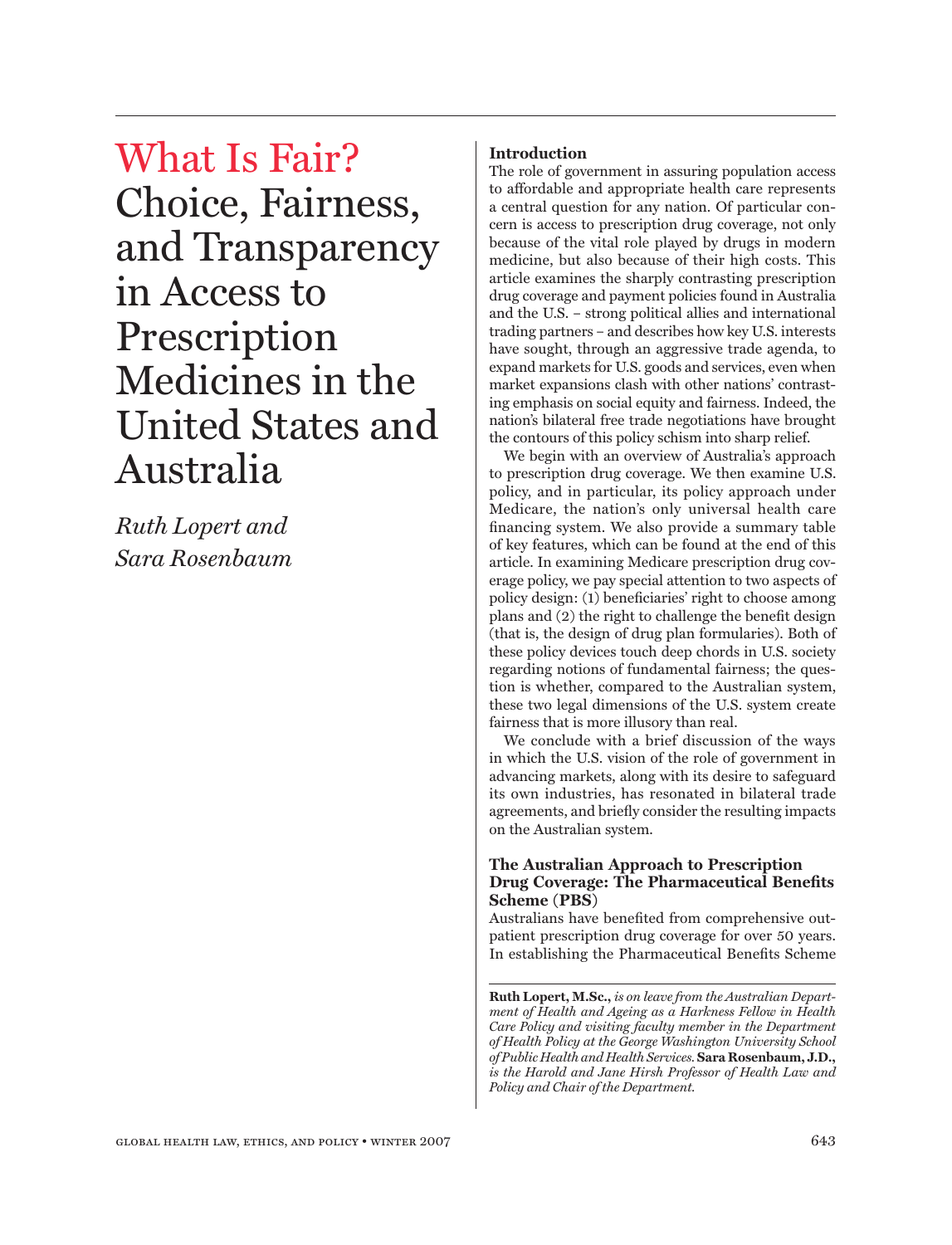(PBS) following the end of World War II, Australia signaled affordable access to essential prescription medicines as a national health policy priority. The objective of the PBS is to "to provide timely access to the medicines that Australians need, at a cost individuals and the community can afford."1 As a key component of a broader, single payer, health insurance system, the program reimburses community pharmacists for the costs of dispensing outpatient prescription medicines that are prescribed in accordance with a comprehensive formulary, or "positive list."

At its inception, the PBS offered free access to every drug in the British Pharmacopoeia for pensioners, and 139 "life-saving and disease-preventing" drugs for everyone else.2 Since that time, the PBS has evolved into a formulary of more than 2,500 different items covering most medical conditions for which drug

For many years, the addition of new drugs to the PBS formulary was based primarily on a consideration of clinical need. In the late 1980s, however, the Australian Government took the unprecedented step of introducing an explicit consideration of "value for money" as a prerequisite for formulary listing. The economic evaluation requirement is not, as is often claimed, intended primarily as a mechanism of cost containment, but rather as a means of ensuring that the addition of each new drug to the formulary represents reasonable value for money for Australian taxpayers.<sup>5</sup>

Although Australia was the first country to introduce economic evaluation to support decision-making for its national formulary, pharmacoeconomic evaluation to inform drug reimbursement and coverage decisions is used in Canada (originally at provincial level

One of the effects of the reference pricing system is that the prices of drugs may be linked irrespective of patent status. Although the pharmaceutical industry perceives this is as undermining the value of the patent, from the payer's perspective, however, it may be argued that it is neither rational nor efficient to pay more for a drug just because it is patented if it confers no additional health benefit, than a drug whose patent has expired and is cheaper.

therapy is appropriate. The program covers all Australian residents who are citizens, as well as visitors and temporary residents from countries with which Australia has reciprocal health care agreements.3 Funded through federal taxation revenue, the PBS is essentially a demand-driven program with an uncapped appropriation. Beneficiaries do not pay premiums, but contribute to the costs of their medicines through flat co-payments set at two levels determined by income. Importantly, the co-payment does not vary with the cost of a drug, and caps on annual out-of-pocket expenditures protect against catastrophic costs.

Consideration of whether, and under what conditions, a drug should be subsidized is the responsibility of the Pharmaceutical Benefits Advisory Committee (PBAC). The PBAC is a statutory independent expert committee established under the National Health Act 1953 to make recommendations to the Minister for Health and Ageing on which medicines should be included on the PBS formulary, and any listing conditions that should apply. The legislation makes clear that the PBAC is the "gatekeeper" to the formulary; though the Minister is the final decision-maker, he may not add a drug to the formulary unless he has first received a positive recommendation from the PBAC.4

in British Columbia and Ontario and later centrally through the Common Drug Review), in the U.K. by the National Institute for Health and Clinical Excellence (NICE), and the Scottish Medicines Consortium, and to varying degrees in a number of European countries including France, the Netherlands, and Sweden.6 This form of evaluation is sometimes referred to as a "fourth hurdle," reflecting the additional obstacle to be overcome by a drug company (over and above the requirement to demonstrate safety, efficacy, and quality for marketing approval) before funding of a new product within a public program. Although it is applied to only a very limited extent within U.S. federal programs, it is reportedly used by a number of large private insurers and managed care organizations.7 Recently, there has also been growing interest in the establishment of a mechanism for the centralized evaluation of comparative effectiveness in the U.S., as a way to support a more value-based health care system.8

Pharmaceutical companies seeking to add a drug to the PBS formulary must present a detailed submission according to a comprehensive set of guidelines, which describe how to identify, collate, and present the necessary clinical and economic evidence.<sup>9</sup> Under the legislation, the PBAC may only recommend the listing of a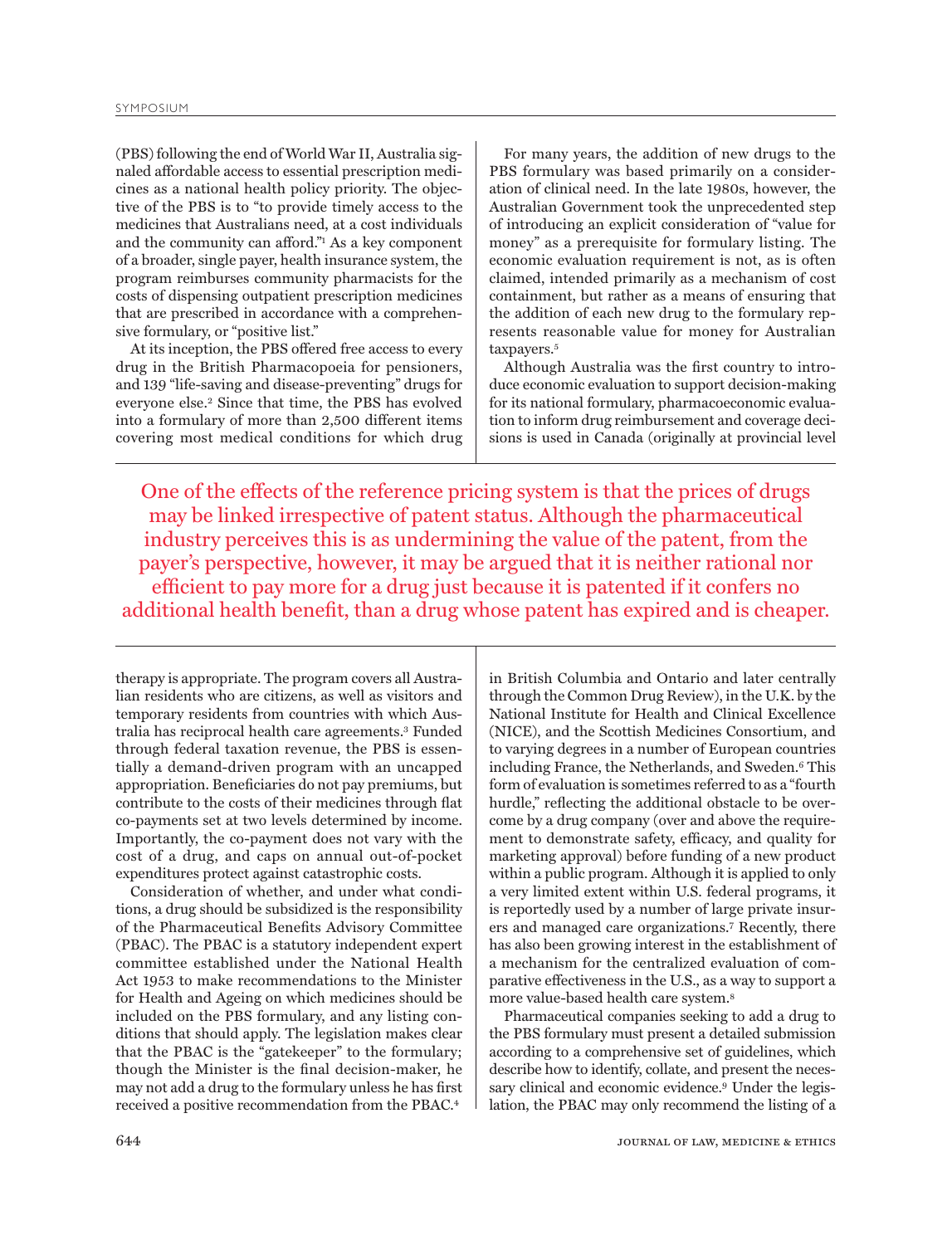medicine after an explicit consideration of evidence of its comparative clinical effectiveness and cost relative to alternatives (which may be drug or non-drug therapies).10 Where a drug is substantially more costly than available alternatives, it may only be listed if it offers, for some patients at least, a clinical advantage.<sup>11</sup> Put simply, this means that unless a new drug offers an additional clinical benefit over an appropriate comparator, it may be added to the formulary, but cannot receive a higher price for subsidy purposes. A drug listed on this basis is subject to reference pricing – that is, it is linked by a "therapeutic relativity" to its comparator, either joining an existing reference pricing group or forming a new one. The price the government pays for any drug in a reference group is then set by the lowest price (known as the benchmark), which has been secured for any drug in the group. One of the effects of the reference pricing system is that the prices of drugs may be linked irrespective of patent status. Although the pharmaceutical industry perceives this is as undermining the value of the patent, from the payer's perspective, however, it may be argued that it is neither rational nor efficient to pay more for a drug just because it is patented if it confers no additional health benefit, than a drug whose patent has expired and is cheaper.

Where a sponsor presents evidence that a new drug offers a clinical advantage over its comparator, the additional benefits are weighed against the additional costs in a cost-effectiveness or (preferably) a cost-utility analysis, and a determination is made as to whether the drug is acceptably cost effective at the price proposed by the drug's sponsor. In this respect, the PBS operates as a therapeutic-value based pricing system: it may be thought of as "purchasing outcomes" rather than drugs.

If a drug is not considered acceptably cost effective, then the sponsor may make a resubmission in which it could (1) present further evidence of incremental benefit over the comparator; (2) offer a reduction in the proposed price; or (3) try to identify an indication or patient population in which the drug is more cost effective. As a result, a drug may be listed on the PBS but with its subsidized use limited to certain indications, patient groups, or clinical settings in which it is determined to be both clinically and cost effective.12 Cost effectiveness is context dependent, and a drug may be acceptably cost effective when used for one indication or patient group, but not cost effective when used in other circumstances.

While the deliberations of the PBAC are held *in camera*, detailed information on the committee's recommendations and reasoning are made public after each meeting. Importantly, decision-making is at population level, and the PBS processes provide no

mechanism for considering individual circumstances or accommodating individual needs and preferences, or for allowing an individual to challenge a coverage decision that he believes may affect him adversely. If a patient does not meet the listed criteria for subsidy, then there is no mechanism to consider an exception. The only mechanism for reconsidering a coverage decision is at the level of the decision to add a drug to the formulary.

As the PBS accounts for around 80 percent of prescriptions dispensed in Australia, and more than 90 percent of those dispensed in the community,13 the government wields significant monopsony power, and medicines which are not listed on the PBS generally have a limited market. To the pharmaceutical industry, the PBS processes are seen as a mechanism for price suppression.14 This has been reinforced by studies that have highlighted, at times inappropriately, differences in pharmaceutical prices between Australia and other OECD countries, particularly the U.S.,<sup>15</sup> but without taking sufficient account of the benefits of an assured market with a high penetration of patented products.16 Price comparisons are not straightforward and depend on a range of factors including treatment patterns and the basket of drugs compared. Comparisons with the U.S. are the most compelling but also the most likely to mislead. Prices paid for PBS–listed medicines are publicly available, but those paid by major third-party payers in the U.S. are not. In fact, some evidence suggests that for drugs that represent significant advances in therapy – true therapeutic innovations – the prices paid in Australia are as high as in the U.S., and sometimes even higher, for biologics, in particular.<sup>17</sup>

Australians have an expectation that prescription medicines will be both accessible and affordable. In terms of its reach and impact, the PBS has been successful in ensuring that all residents have access to a comprehensive range of prescription medicines drugs at prices that are affordable not only to individuals, but also to the government and the community as a whole.

# **The U.S. Approach to Prescription Drug Coverage: The Case of Medicare**

In contrast to Australia, the U.S. has no national mechanism for ensuring prescription drug coverage for the population. As with other essential health care services (other than, perhaps, hospital care to screen and stabilize emergency medical conditions), the U.S. approach to health care is market based, meaning that, by and large, health care is dealt with as a commodity. Of course, affordability is a recognized barrier, but no national financing mechanism exists to make health care affordable to the population. Instead, health insurance for the under-65 population is a voluntarily con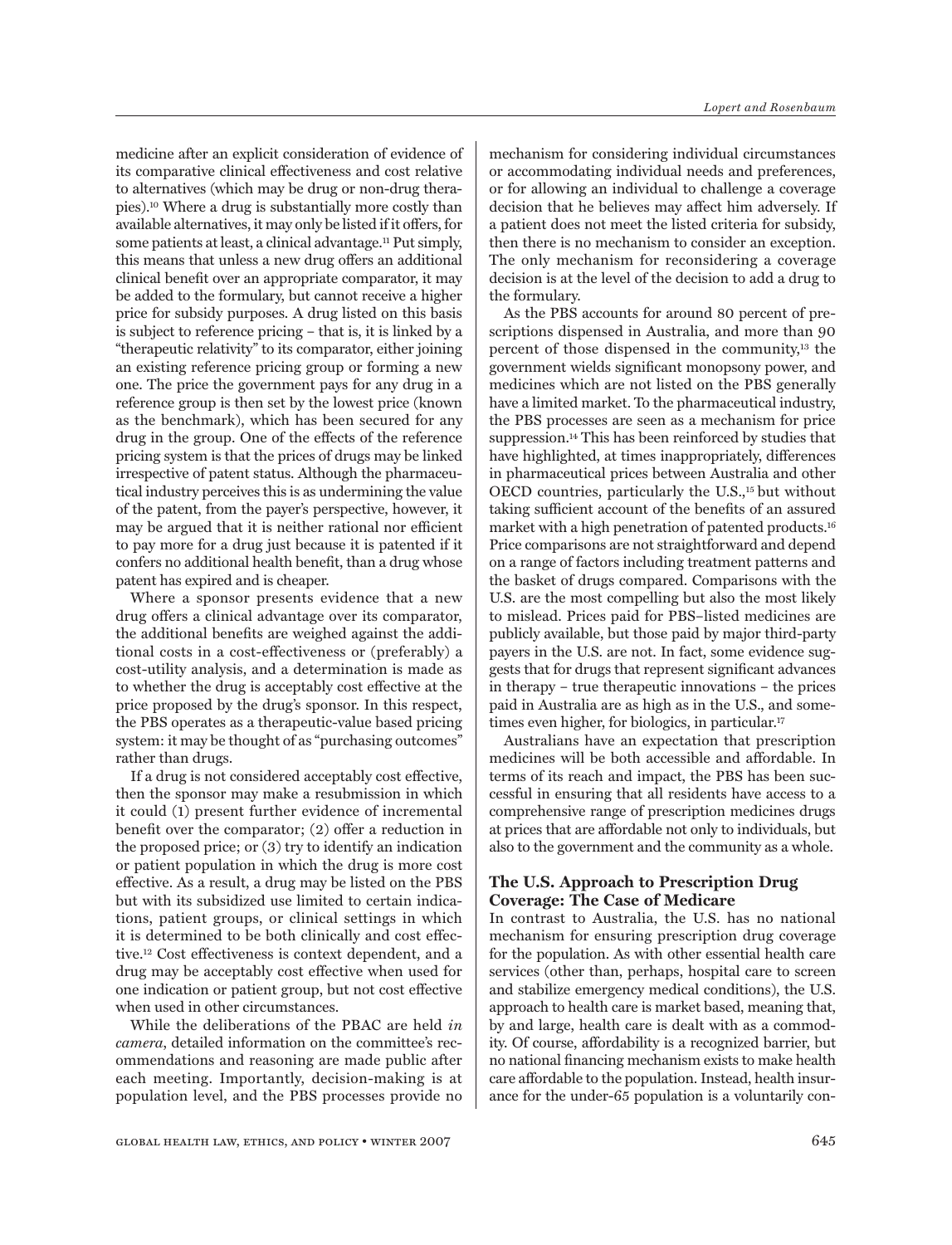ferred dimension of employee compensation.18 The federal and state governments jointly operate Medicaid, an essential public financing scheme for certain indigent populations such as low-income children, pregnant women, impoverished elderly, and disabled persons.19 Only in the case of elderly persons and certain persons with disabilities does the U.S., through Medicare, offer universal coverage and financing. Not until 2003, nearly 40 years after prescription drug coverage was first recommended, and 15 years after an initial Medicare prescription drug law was enacted and quickly repealed,20 did Congress add outpatient prescription drug benefits through enactment of the Medicare Prescription Drug, Improvement, and Modernization Act (known as Medicare Modernization [MMA]).21

The MMA added a new section, Part D, to Medicare, which had previously consisted of three parts: A (hospital insurance), B (supplemental medical insurance), and C (offering various forms of private health insurance coverage as a Medicare coverage option and renamed Medicare Advantage as part of the MMA). Although Part D is a complex law, it can basically be summarized as follows: the legislation entitles individuals who qualify for Medicare Parts A and B coverage to voluntary, subsidized enrollment in a participating, commercially sponsored prescription drug plan. Prescription drug plans are sold in decentralized, federally defined regional markets, and the public enrollment subsidy is adjusted by family income, with low income Medicare beneficiaries fully subsidized for covered benefits.

Under the standard benefit, Part D enrollees are entitled to covered plan benefits following satisfaction of an initial plan deductible. Initially, covered benefits are payable at a 75 percent rate up to an expenditure threshold; at this point, enrollees fall into what is known as a "doughnut hole" and must incur thousands of dollars in direct financial obligation for uncovered costs until they reach a second, catastrophic threshold. At this point, plan coverage resumes, with payment for 95 percent of the recognized costs of covered benefits. The value of both the subsidy and the doughnut hole are pegged to an annual inflation rate, which means that the costs beneficiaries must incur continue to rise with time, along with the program's financial protections. Low-income Medicare beneficiaries receive additional help through a special "low income subsidy" program, but this assistance phases out at 150 percent of the U.S. federal poverty level and contains strict asset and complex enrollment requirements.

Prior to 2003, no Medicare prescription drug market existed. Thus, in order to create a market for outpatient prescription drug coverage, the law incentivizes companies in several ways: indirectly, by creating a pool of "customers" who can afford their products, and directly through generous payments, "stop loss" protections against the risks of entering the market, and wide latitude within broad statutory rules to design their products. Thus, the U.S. has chosen to use its resources to stimulate a market both directly and indirectly.

The tortured structure of the legislation – and the high level of financial exposure enrollees continue to face – are the result of its design. Because the law relies exclusively on a heavily subsidized commercial market willed into being by the legislation, the nation must pay for private services including enrollment, coverage design, price negotiation and payment, program operations, and bill payment. Furthermore, because these tasks are the purview of market suppliers, data on their operations are considered proprietary and thus enjoy considerable public shield. Under these circumstances (as well as the right to exit the market whenever conditions go south), it comes as little surprise that a robust prescription drug market quickly emerged.22

Part D plans come in two basic forms. Some offer coverage only for prescription drugs and are known as prescription drug plans (PDPs). Others are Medicare Advantage plans that offer coverage for all Medicare benefits (i.e., A, B, and D coverage) for a comprehensive fixed monthly premium and are known as Medicare Advantage – Prescription Drug Plans (MA-PD plans).

 The existence of multiple providers was intended to support a key objective of Part D: to deliver a high degree of choice for beneficiaries. In some respects, it may be argued that in providing choice, Part D has been unexpectedly successful: the number of "standalone" prescription drug plans (PDPs) and Medicare Advantage plans with prescription drug coverage (MA-PDs) exceeds predictions.23 The federal investment is estimated at \$395 billion over ten years.24

Because Medicare Part D involves federal governmental financing for voluntary private health insurance, the cost of the coverage is high in relation to the benefits conferred. One prominent U.S. economist has estimated, for example, that citizens of France, the U.K., and Canada pay 34 to 59 percent of what it costs Americans for the same prescription drug market basket.25 Had Part D legislation mirrored Medicare's initial design structure – that is, had the law relied on direct government financing for covered services at publicly negotiated rates – the coverage lapse confronting beneficiaries with high health needs (i.e., the doughnut hole) might have been substantially eliminated. However, because eliminating the doughnut hole would have lowered the price of prescription drugs by an estimated 45 percent (along with creating direct government control),<sup>26</sup> the approach was politically unthinkable. (As it was, nearly super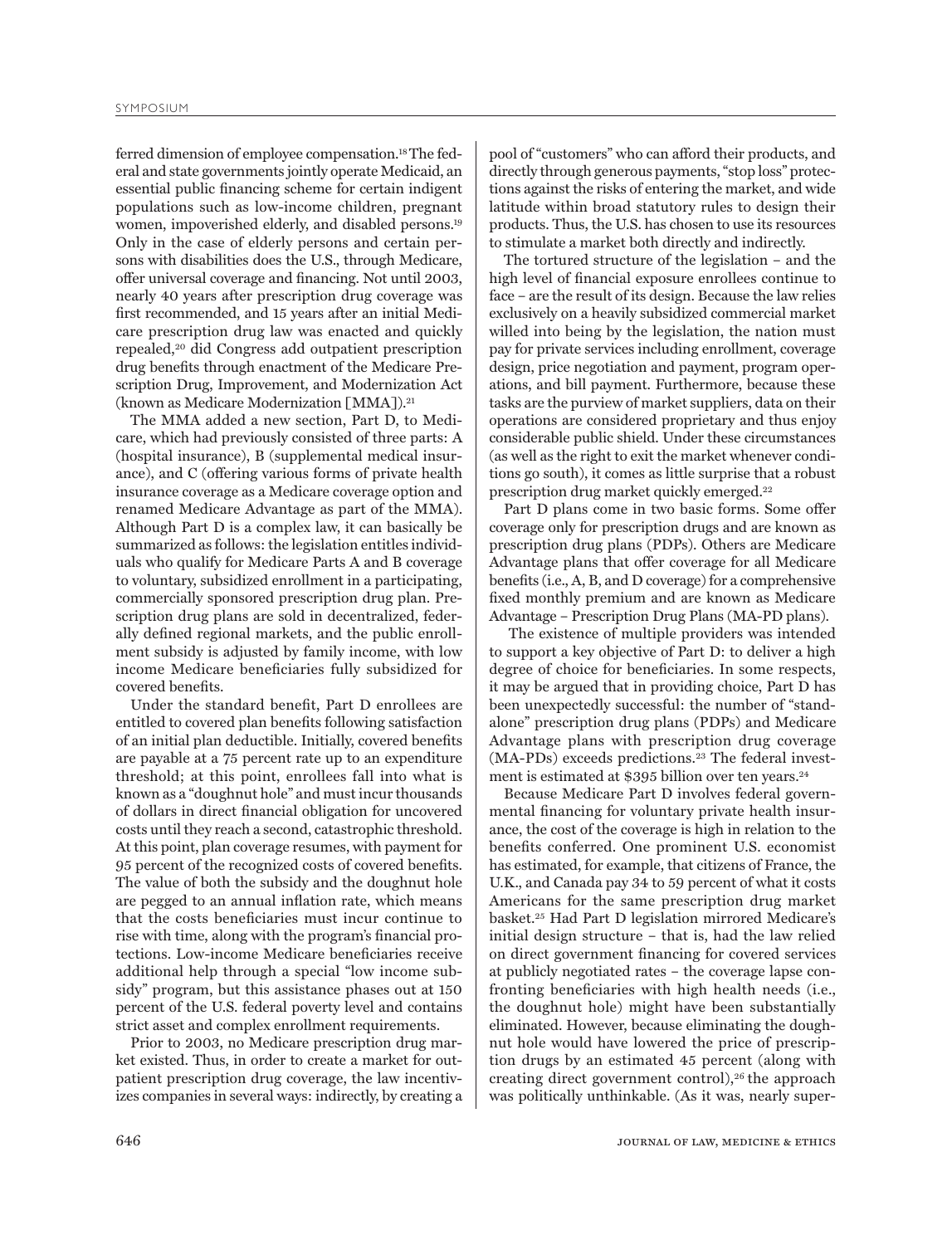human political effort was required to pass any government-financed prescription drug coverage scheme under Medicare, reflecting overwhelming industry

resistance *to any* role for government in prescription drug financing and the memory on the part of many lawmakers of the Medicare prescription drug debacle of 1988.)<sup>27</sup> Indeed, so closely did the 2003 battle resemble the politics surrounding the passage of the original 1965 Medicare statute, that, as with the 1965 law, the 2003 legislation famously contains a statutory non-interference clause prohibiting the Secretary of Health and Human Services from engaging in direct price negotiation.28 (The 1965 non-interference clause prohibited interference in

the practice of medicine; overt statutory prohibition against interfering in price negotiations was unnecessary since the original legislation was structured to effectively pay physicians what they charged.)<sup>29</sup>

Medicare PDPs and MA-PD plans compete over a range of plan characteristics; in theory at least, plans use this competition to drive drug price discounts. Enrollees may choose among plans offering different premiums, formularies, number of cost-sharing tiers, degrees of cost sharing, utilization management tools and extent, if any, of gap coverage. In 2007, the number of PDP choices ranges from 45 in Alaska to 66 in Pennsylvania and West Virginia; even greater numbers of MA-PD plans are available in each region, with nearly 4,000 across the country.30 So complex is the choice that both the government and private organizations have created online tools that allow both enrollment (in the case of the government) and comparison shopping by price and coverage characteristics.<sup>31</sup>

Participating plans have a degree of autonomy in constructing their coverage design, which is presumed to operate on the basis of a formulary (as would any modern drug coverage scheme). The law specifies that if a participating provider uses a formulary, it must appoint a Pharmacy and Therapeutics committee to develop and review the formulary according to Model Guidelines developed by the U.S. Pharmacopoeia (USP).32 Moreover, if the formulary conforms to the Model Guidelines, then the Centers for Medicare & Medicaid Services (CMS), the federal agency that oversees the Medicare program, must approve it. The USP Model Guidelines require each formulary to include at least two drugs within each pharmacologic class (as defined by USP) of covered Part D drugs, except for the so-called protected classes, for which the plans must cover "all or substantially all" drugs.33 In addition, each pharmacologic class is made up of a number of formulary key drug types (FKDTs), and plans must cover at least one drug in each FKDT.

In view of the highly risk-averse nature of the insurance industry, decision-makers concluded that only relatively robust federal regulation could avert the complete avoidance of certain beneficiaries and conditions through the use of exclusionary design principles. But as each layer of design regulation is added, the ability to negotiate deep discounts is weakened.

> Although "free market competition" and "choice" are words commonly used in describing Part D, the rules established by CMS on participating drug plans impose not inconsiderable constraints, with the result that the benefit more closely reflects a regulated industry than an unfettered, market-driven program. For example, the degree of granularity of both the pharmacologic classes and the FKDTs has increased with each of the three iterations of the Model Guidelines to date. For those subclasses containing only a single drug, plans that wish to comply with the Model Guidelines have no choice but to add the drug to the formulary – irrespective of the clinical place of the drug, the therapeutic benefit it confers, or the cost of its acquisition – and thus have little or no leverage in the price negotiation. Regulatory constraints tend to support the multiple-tiered benefit design that most providers have opted for. Some plans have as many as eight tiers, but most have three or four, with copayments increasing with each subsequent tier, and higher tiers typically requiring enrollees to contribute a 25 or 33 percent co-insurance amount rather than a fixed co-payment. In addition, providers have considerable autonomy in the application of utilization management tools: prior authorization, quantity limits, and step therapy requirements.

> In sum, the theoretical long-term financial advantages to be gained by stimulating robust market development and entry through very high payments at the outset have been blunted by the realities of this particular type of market, which focuses on vulnerable populations, and a pharmaceutical industry with surpassing political power. The extent of the federal coverage design standards ultimately included in the law are in part a testament to an industry whose overarching goal was to ensure the strongest possible strategic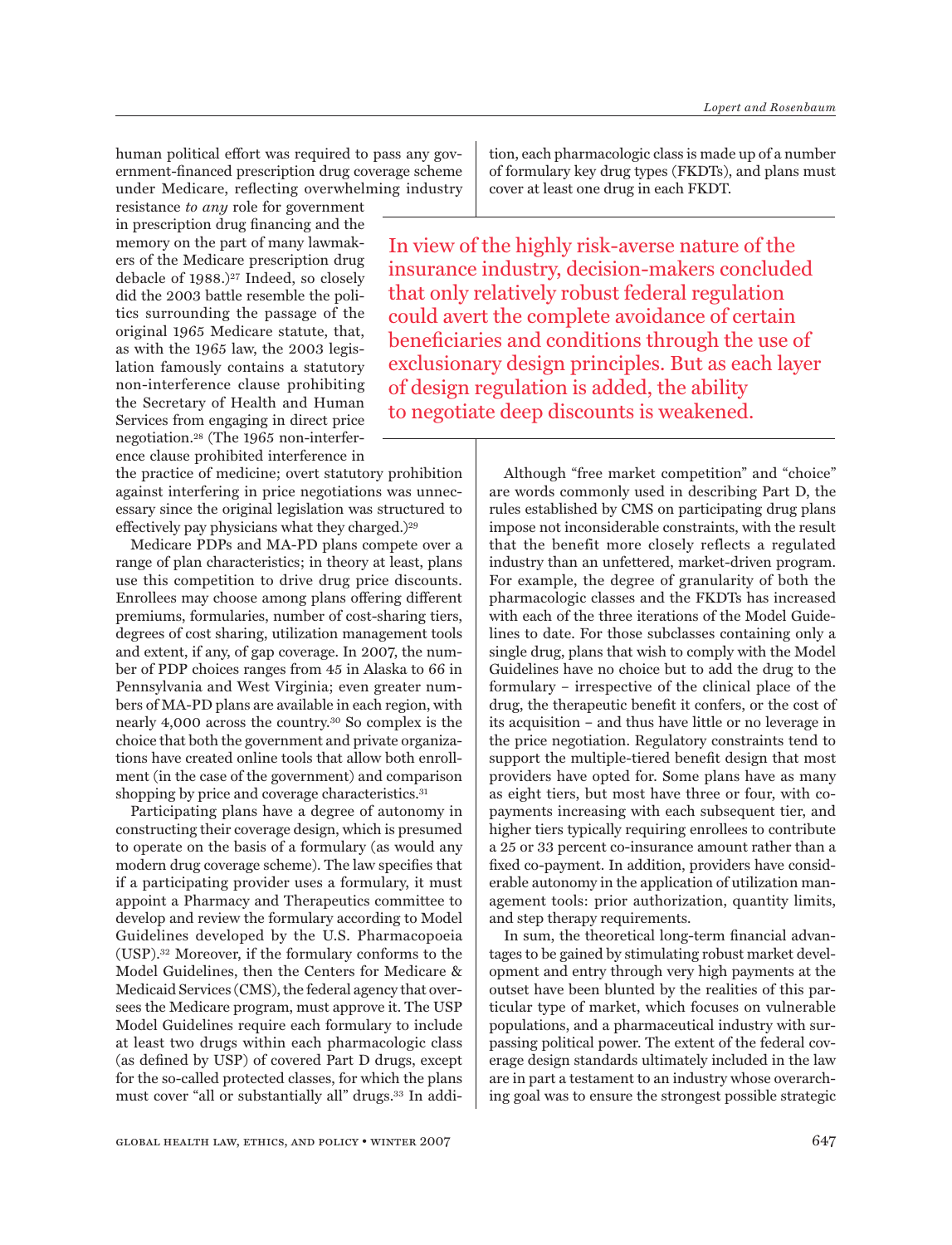position in relation to a heavily subsidized Medicare market. At the same time, the regulatory standards underscore the inherent asymmetry of information in U.S. health care purchasing, especially when the product to be purchased is as complex as prescription drug coverage, and the consumers are elderly and disabled. Even the most intrepid Medicare beneficiaries would have difficulty navigating the plan choice comparison gauntlet (either the paper or online version). Furthermore, more than a quarter of all beneficiaries are estimated to have a degree of cognitive impairment.34 Thus, the goal of a truly competitive purchasing environment has had to give way to market realities and concerns. These concerns are, of course, not irrational. In view of the highly risk-averse nature of the insurance industry, decision-makers concluded that only relatively robust federal regulation could avert the complete avoidance of certain beneficiaries and conditions through the use of exclusionary design principles.35 But as each layer of design regulation is added, the ability to negotiate deep discounts is weakened.

Of course, it would have been unimaginable for Congress and the President to say to Americans, "We are paying a king's ransom to get private companies to do what we could do for you for half the price and more coverage." Therefore, in the tradition of any political undertaking whose goal is to make a major change attractive to politicians and the general population alike, lawmakers stressed not only the additional benefits (and indeed, prescription drug coverage has grown significantly since the law was enacted, from a quarter of seniors aged 65 or older without any form of drug coverage in 2003 to over 90 percent of the 44 million Medicare beneficiaries covered in 2007),<sup>36</sup> but also the fact that the benefits would be consistent with American values: the right to choose and the right to all medically necessary care recommended by a physician.

Choice is a value that ostensibly permeates American society and culture, although the extent to which this emphasis on choice is a reflection of efforts on the part of the market to insist that people want choice above all, cannot be known. Studies of choice suggest, in fact, that having too many choices creates both confusion and inefficiency.37 Therefore, whether people would have traded a degree of choice for the simplicity and stability of traditional Medicare – especially had they understood how the program would work and had been told that they could get a good deal of more coverage through an approach that mirrored traditional Medicare – cannot be known. Since government administered coverage and pricing could not possibly have been enacted given the politics of the White House and Congress in 2003, such a dialogue would have been moot.

Americans' belief in the right (at least among affluent and insured persons) to all medically necessary care is so pervasive that most policymakers appear to consider it a policy canon that the electorate simply will not tolerate a public, transparent discussion concerning the tradeoff between ensuring decent coverage for all persons, and allowing some individuals to have access to virtually everything that is available, even as others have virtually nothing. (A version of this was tried in the U.S. in Oregon in 1993, when then-Governor John Kitzhaber held a series of statewide discussions about rationing. In that case, however, the only individuals who were asked to give up coverage to aid the uninsured were the state's poorest Medicaid-enrolled women and children).38 This inability to have a public discussion about national health policy choices in modern society was a strong undercurrent in the collapse of the Clinton health reform plan, and generally reflects a broader failure on the part of American society to be able to grapple with the notion of a collective, public decision to curb individual freedoms in the name of a social good. So ingrained is this individualism aspect of the American psyche that the policymaking process, ever eager to succeed politically, simply concludes that individual freedom is an essential dimension of any broad policy solution, regardless of need or topic.

The Medicare prescription drug legislation tips its hat to the American psyche not only through its provisions guaranteeing a choice of plans, but also through the coverage appeals process. In American law, it is a generally accepted aspect of fair process that insured individuals should have a means of challenging a denial of payment for a covered benefit on medical necessity grounds.39 But what is *not* legally accepted is the notion that Americans should have the right to challenge the design of the coverage itself.40 Indeed, where privately sponsored or purchased coverage and Medicaid are concerned, challenges to coverage design are dismissed as being without legal remedy, in deference to the discretion of payers in determining what will be covered.

Medicare is profoundly different. Since 1999, the law has allowed beneficiaries to challenge coverage determinations under the traditional program. Medicare coverage determinations, like Australia's PBS listing recommendations, consist of a structured technical and deliberative assessment of the evidentiary appropriateness of altering Medicare coverage design by recognizing a new technology or procedure. Part D follows suit, permitting enrollees to challenge not only the denial of a covered benefit, but also the design of coverage itself. This right to challenge populationwide design limits included in any particular Part D plan is accomplished through a special appeals proce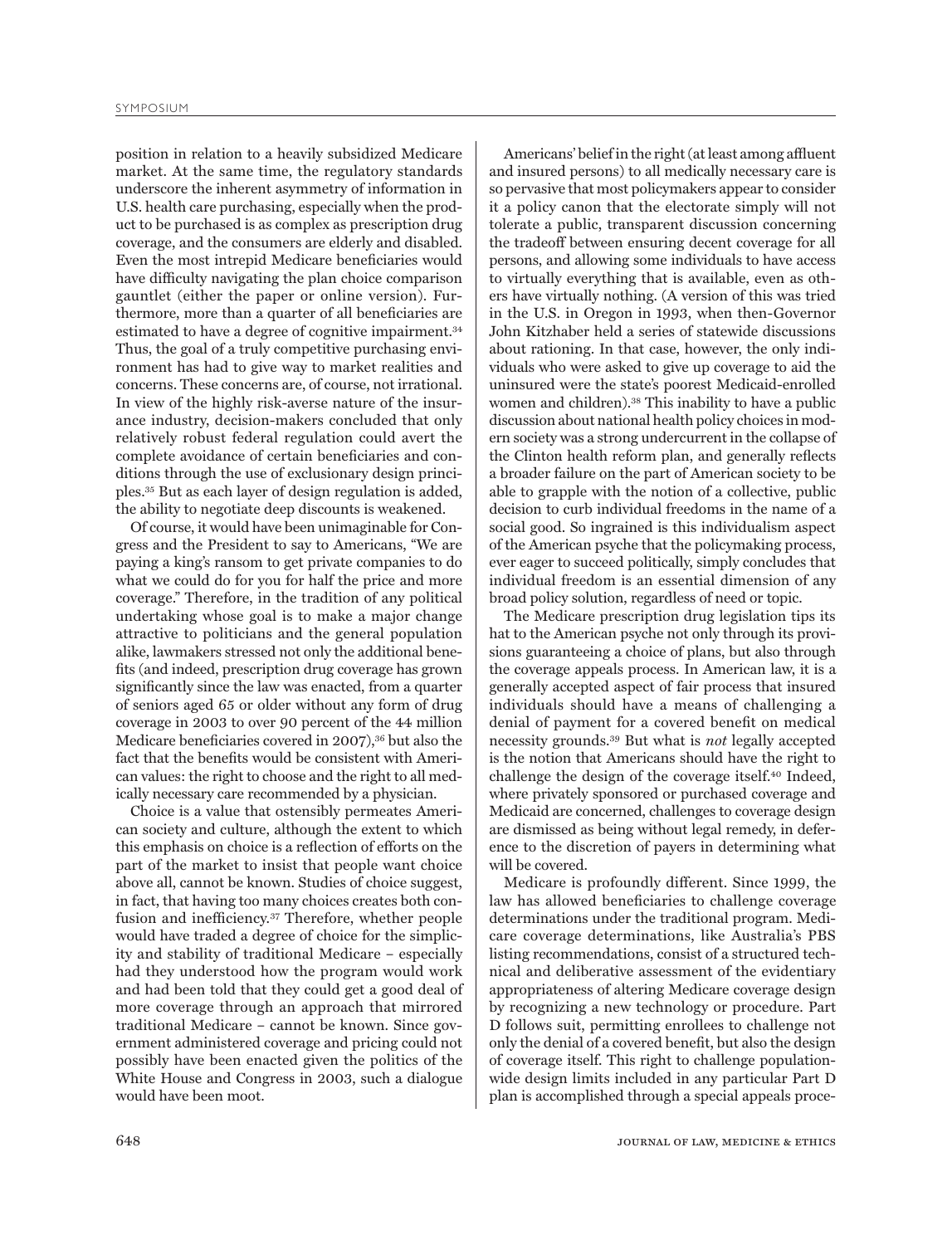dure known as the "exceptions" process. The process covers not only tiering design, but also the presence, in either a general or a particular form, of a specific drug on the formulary.41 As one might imagine, support for an exceptions process is politically strong; but even if public-coverage determinations were open to individual challenges, how would it be possible *not* to allow coverage-design challenges when the decisionmaker is a private company?

In truth, however, the Part D exceptions process is structured so as to create a nearly conclusive presumption against design modification. The regulations that establish the exception process grant nearly total discretion to plans by providing that a plan "must" grant an exception "whenever it determines that the drug is medically necessary consistent with the physician's [submission of proof]."42 However, within Medicare's broad medical necessity standard,<sup>43</sup> the plan's precise medical necessity protocol, and the evidence that it may consider, are left entirely to the plan – hence, the legal legerdemain (the plan "must" grant the exception whenever the plan concludes, totally without regulatory encumbrance, that the exception is necessary).

As if a nearly unfettered grant of discussion were not sufficient, the regulations also impose a heavy evidentiary burden on requesting physicians and patients. Under the exceptions rules, plans are empowered to require physicians to provide supporting documentation demonstrating: the ineffectiveness of the drug on the formulary tier; or the *likelihood* of ineffectiveness "based on both sound clinical evidence and medical and scientific evidence and the known relevant physical or mental characteristics of the enrollee and known characteristics of the drug regimen; or an actual or likely adverse reaction "based on sound clinical evidence and medical and scientific evidence;" or the drug's ineffectiveness or potential for adverse impact based on "sound clinical evidence and medical and scientific evidence and the known relevant physical or mental characteristics of the enrollee."44 In other words, clinical *judgment* alone does not suffice; in the absence of scientific evidence the rule is constructed so as to allow the plan to deny the request, even when there is no scientific evidence to be had.

This legal allocation of the burden of proof in relation to the design of a formulary runs contrary to the expectation that the burden should fall on the entity with preferred knowledge position (in this case, the plan itself, which presumably would know why a drug was either wholly excluded or limited to restrictive terms of coverage). Furthermore, many physicians would find meeting this burden of proof challenging in all but a few clinical circumstances. Other than excluding the use of a particular drug because of documented prior subjective treatment failure, previous or predictable adverse reactions on the part of the patient, or known drug-drug interaction, physicians would find that the necessary evidence regarding the effects of alternative drugs may be scarce, particularly so in the case of newer drugs. And if it is difficult for physicians to meet the evidentiary standard, then clearly it is impossible for enrollees.

Federal public reporting requirements are so limited that the number of requested and granted exceptions is not known. One legal commentator who has written extensively on Medicare appeals procedures has reported that enrollees and those acting on their behalf have encountered significant problems both in requesting exceptions and in pursuing other coverage determinations and prosecuting appeals.45

In sum, while the architects of Part D have highlighted the unalloyed benefits of freedom of choice for Part D enrollees and have developed a paper system for challenging design limits, the reality is quite different. Many important characteristics of the program are involuntary, inequitable, and highly opaque. Enrollees are required to choose their plan on the basis of premiums, drug price, and prescription regimens at the time that the law's annual enrolment window is open. Not only does this have the effect of institutionalizing risk selection, but an objectively sensible and rational choice of plan can prove to be a costly mistake as prices rise throughout the year, new drugs are prescribed, or formularies are varied. Other than complying with the CMS regulations, plans are not required to disclose why certain drugs are, or are not, covered, nor in the majority of cases are the processes of formulary decision-making or benefit design transparent.

This gap between the illusion of fairness and the reality for Medicare beneficiaries carries over into the appeals process. Enrollees are given the legal right to challenge plan design, a right that possibly might counterbalance some of the (potential) problems that can arise if the patient has a rare condition or encounters a changing health need during an enrollment period. Yet, as we have shown, the burden of proof is extremely high in an exceptions challenge, and the plan has virtually complete discretion to control the terms of the challenge, the methods used to evaluate the evidence, and the detailed standard of necessity itself. Even if the enrollee somehow enters the exceptions process, the time period for resolving the appeal can take years.<sup>46</sup>

 Thus, in one sense at least, a tradeoff exists between transparency and opacity, certainty and flexibility. Part D enrollees may find that CMS rules are inconsistently applied and that formularies change over time, and that the reasons why particular drugs are, or are not covered, are obscure. They have the right to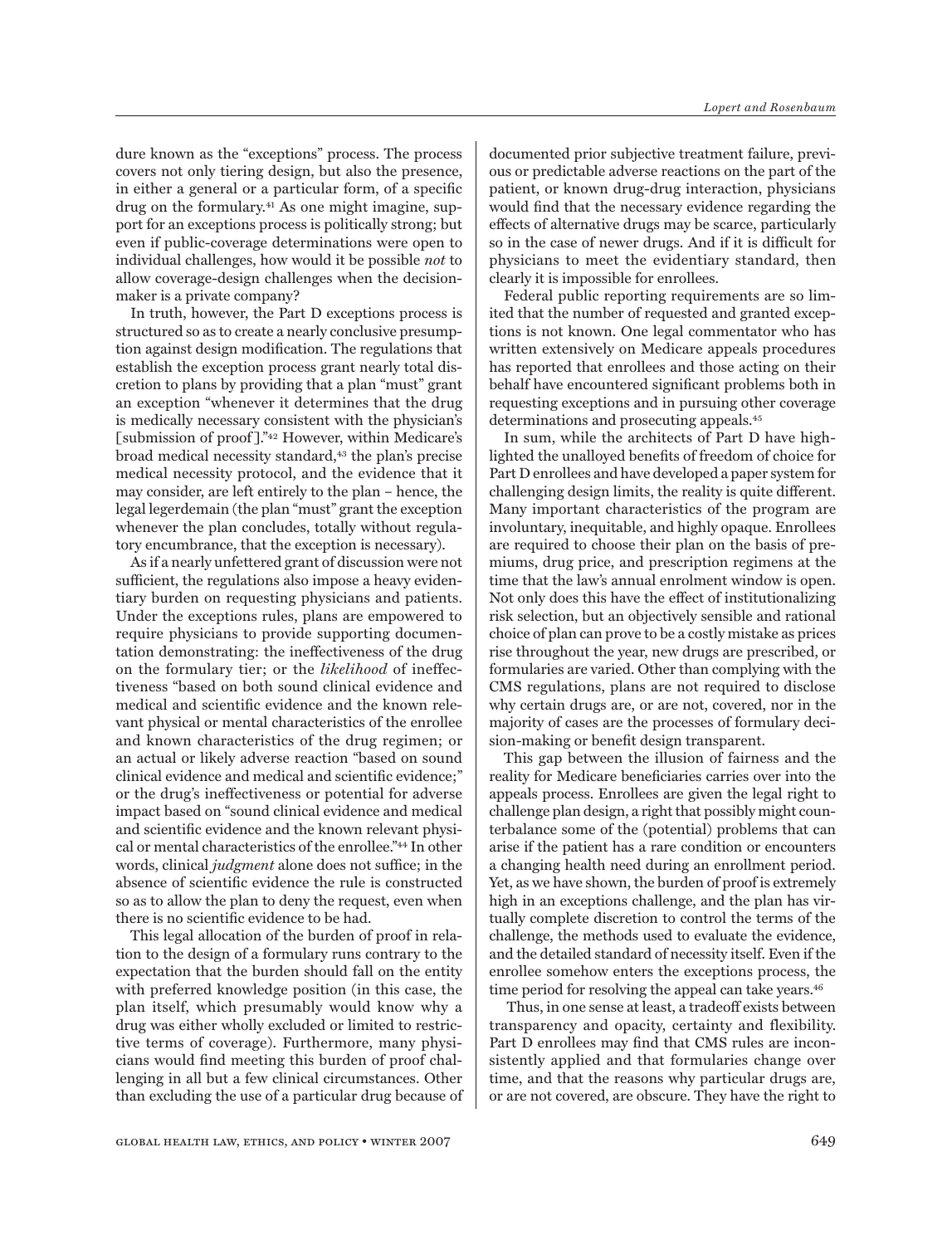appeal, given sufficient effort and determination to do so, but with an outcome that is by no means certain. The complexity and multiple levels of appeal in Part D thus serve to encourage the belief that no decision is final – that there is always a further avenue of appeal – but the tradeoff is a lot of secrecy that precedes it.

## **The U.S. Trade Agenda and the Australia U.S. Free Trade Agreement**

To the U.S. pharmaceutical industry and its peak body, the Pharmaceutical Research and Manufacturers of America (PhRMA), "fourth hurdle" systems like the Australian Pharmaceutical Benefits Scheme represent non-tariff barriers to overseas markets.47 This view is complemented by rhetoric intended to deflect criticism over the high prices of medicines in the U.S. – namely, that countries like Australia that impose "price controls" are "free-riding" on the R&D investment of U.S.-based companies, gaining access to innovative medicines without contributing substantively to the costs of their discovery and development.<sup>48</sup>

In November 2001, WTO Members adopted the Doha Declaration on Trade-Related Aspects of Intellectual Property Rights (TRIPs) Agreement and Public Health, which said that the TRIPs Agreement "can and should be interpreted and implemented in a manner supportive of WTO members' right to protect public health and, in particular, to promote access to medicines for all."49 But within a few months, the U.S. government had embarked on a bilateral and regional trade negotiation agenda incorporating TRIPs-plus intellectual property standards that would appear to be at odds with the intent of the declaration. The pursuit of higher standards of IP protection for pharmaceuticals, to prolong monopoly prices and delay the market entry of generic medicines, suggests a willingness to further the interests of an industry sector even where the consequences might undermine the public health objectives of trading partners and their efforts to facilitate access to essential medicines.<sup>50</sup>

But this is not the only dimension of U.S. efforts to export its particular value system through the trade agenda. In 2002, Congress' Trade Promotion Authority mandate directed the United States Trade Representative (USTR) to seek "the elimination of government measures such as price controls and reference pricing which deny full market access for United States products" in markets abroad.51 The Australia U.S. Free Trade Agreement (AUSFTA), which entered into force in January 2005, was the United States' first attempt to test whether a trade agreement could be used to bind another government with respect to policies for subsidizing prescription medicines for its citizens. A further attempt

was made in the recent Korea U.S. Free Trade Agreement (KORUS) negotiation.

Both the Australian (AUSFTA) and Korean (KORUS) Agreements contain provisions by which the U.S. has tried – arguably without success in Australia's case – to limit the autonomy of its trading partners in evaluating, selecting, valuing, and reimbursing medicines on their national formularies, to allow the market a greater role in determining the demand for, and prices of reimbursed medicines. In Korea's case, this followed a controversial 1999 medicine pricing agreement in which the country agreed to set the prices of new medicines at the average G7 price – all countries with much higher per capita GDP.<sup>52</sup>

While it is clearly too soon to determine the effect of the KORUS provisions on the Korean system, the issue of whether, and to what extent, the U.S. succeeded in its objectives is still being debated in Australia, more than two years after entry into force of the AUSFTA. The release of the AUSFTA text was met with claims that the obligations of the Pharmaceuticals Annex of the Agreement would undermine the fundamental listing and pricing processes of the PBS, and drive increases in the prices paid for PBS medicines. However, the specific (and it should be noted, reciprocal) obligations of the text, in fact refer only to timeliness, transparency, and consultation in formulary listing processes, and make no reference to pricing.53

Two issues continue to draw scrutiny. Agreement to the establishment of an independent review mechanism for the PBS listing process, to be made available to sponsors of unsuccessful PBS listing applications, led to claims that this would threaten PBAC's gatekeeper role and lead to the listing of less cost-effective medicines at higher prices than would have previously been the case.54 However, the independent review is not an appeal mechanism with the capacity to remake the Committee's decision to recommend or reject a listing application; the outcome of any review, which is limited to a re-evaluation of issues in dispute and not of the recommendation itself, is a report back to the PBAC. The PBAC is then required to consider the reviewer's findings, and determine whether they warrant a reconsideration of its conclusions in respect to the issues in dispute, and if so, whether any change in its views concerning those issues would cause it to reconsider its original recommendation.<sup>55</sup> The review therefore functions as quality assurance process, rather than a mechanism of appeal.

The other key area of concern stems from certain "Agreed Principles" contained in the opening paragraph of the Pharmaceuticals Annex. These state that the Parties are committed *inter alia* to "the need to promote timely and affordable access to innovative phar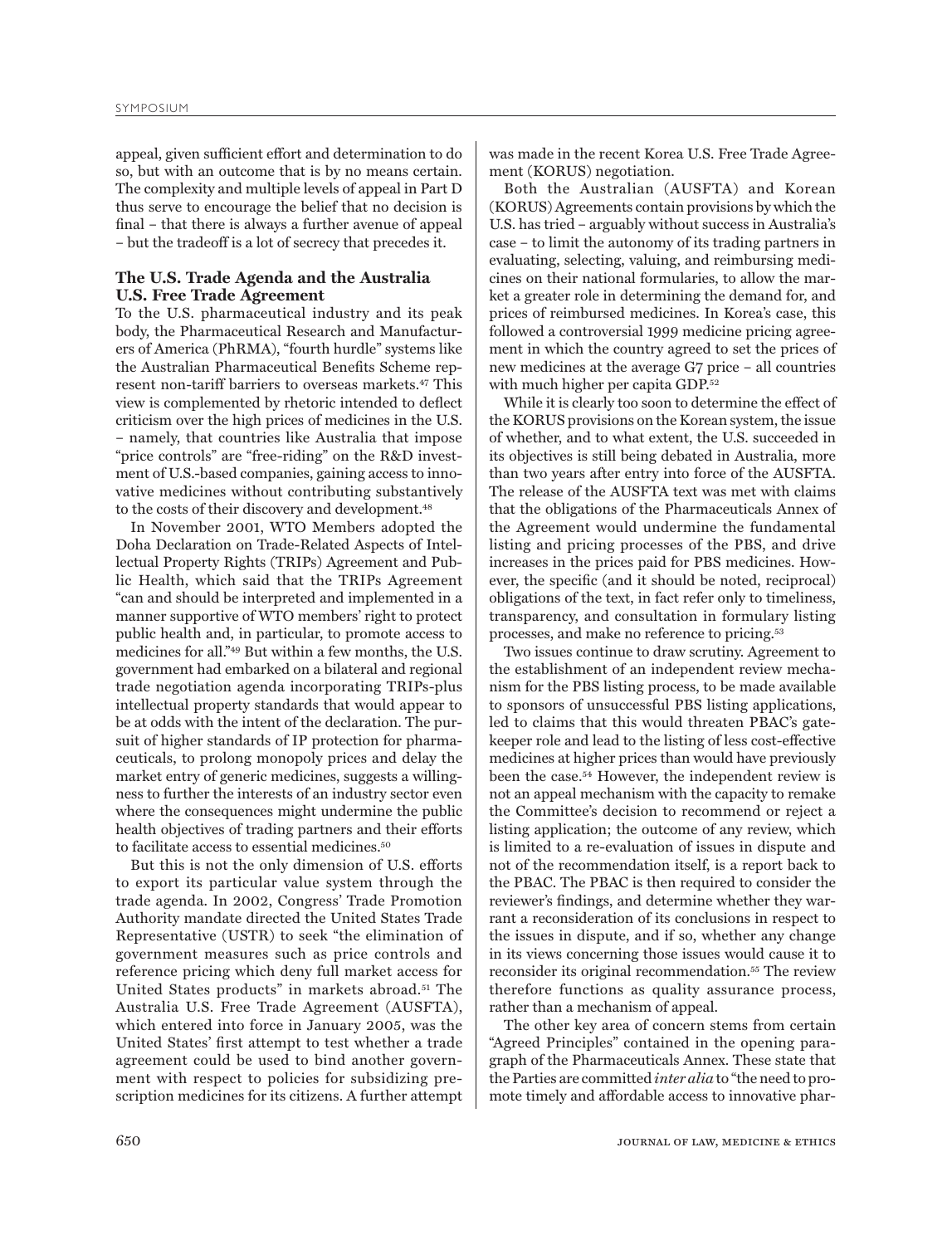maceuticals… (and) the need to recognize the value of innovative pharmaceuticals through the operation of competitive markets or by adopting or maintaining procedures that appropriately value the objectively demonstrated therapeutic significance of a pharmaceutical."56 Despite the fact that the Agreed Principles are not couched in treaty-level language and confer no specific obligations on the parties, various commentators have argued that these, together with an obligation to participate in an AUSFTA Medicines Working Group with the U.S. – an annual bilateral discussion forum of health and trade officials – would be a mechanism by which the U.S. would continue to pressure Australia on its PBS listing and pricing policies and drive increases in the prices of PBS medicines.57 In fact, the prices of PBS medicines have not risen since the inception of the AUSFTA and under administrative arrangements introduced in August 2005 to reduce generics prices, the prices of many still-patented PBS medicines have been reduced through the flow-on effects of reference pricing.<sup>58</sup>

Nevertheless, renewed concern has been expressed since the recent announcement of modifications to the PBS known as "PBS Reform."59 On August 1, 2007, the PBS was separated into two formularies – in simple terms, separating single and multi-source medicines – and various levers applied to reduce the prices of multi-source medicines. Reference-pricing mechanisms will continue to apply to some extent within each formulary but not between them, and the flow-on of any price reductions – which would previously have been applied to any drug considered "equivalent at the population level" – will be largely limited to drugs considered either bioequivalent or "interchangeable at the patient level."60 Predictably perhaps, it has been claimed that the changes are evidence that the Australian Government has bowed to pressure from the U.S. in the AUSFTA Medicines Working Group to dismantle reference pricing.<sup>61</sup> This would imply that the U.S. could succeed – in a forum without any reporting or decision-making role – in convincing the Australian Government to agree to changes to PBS listing and pricing policies that it had failed to gain agreement to within the treaty negotiations. In reality, the changes are clearly a domestic response to longstanding concern over the need to find ways to reduce generics prices (as evidenced by the administrative changes introduced in 2005), and to take advantage of a large number of major patent expiries to generate savings to the PBS that may be used to offset some of the costs of new listings.62 Importantly, while the changes limit the scope of reference pricing once drugs are subject to generic competition, they do not alter the application of therapeutic value-based pricing at the point at which

a drug is added to the PBS. A new, patented medicine may still be listed at the price of an appropriate off-patent comparator at the time of listing, if it fails to demonstrate superior efficacy or safety over the older drug.

## **Conclusion**

The U.S. has permitted those political interests steeped in a market ethos not only to control the domestic approach to health care financing (with results now approaching 17 percent of GDP) but also to dominate the nation's position with trading partners. The result has been attempts to undermine other nations' efforts to manage the impact of market failure and pursue population equity. Ironically, this driving emphasis on "open" markets comes at a time when the administration is promoting the concept of value-driven health care at home, through a heightened interest in comparative effectiveness.63 Yet in its bilateral trade agenda, the U.S. is trying not merely to undermine the pursuit of value-driven health care by its trading partners; in essence, it is attempting to remake other nations' health systems in its own image.

These actions also suggest that in a global economy, the political interests that resist government pricing structures in the U.S. view as equally essential the elimination of such constraints abroad. Together with the "free rider" myth – the notion that U.S. prices are high because other nations benefit from the innovations of an industry without contributing to the costs of its R&D – these interests stress choice and freedom from design limits as fundamental values that must be advanced both here and throughout the world, even when the price of advancement may be financial jeopardy to the social fairness that other nations value.

Of course, what Americans would think if they knew how political and economic interests of a powerful industry articulated their "values" cannot really be known, especially since framing the question itself introduces the questioner's underlying values.64 One way to pose the question might be: should the people of all nations be able to benefit from the innovation of the American pharmaceutical industry, and should the very cost of innovation itself be protected as a matter of international policy that aims to eliminate "free riders"? However, another approach might be: how much value is gained by Americans and the world when U.S. lawmakers pursue the costliest policies under a guise of rights and fairness for U.S. citizens while characterizing other nations as "free riders" that attempt to maximize health outcomes and ensure fairness and equity for their own? In a world in which transparency of information about public policy has become the exception rather than the norm, we doubt that the American public will ever be given the opportunity to hear all sides.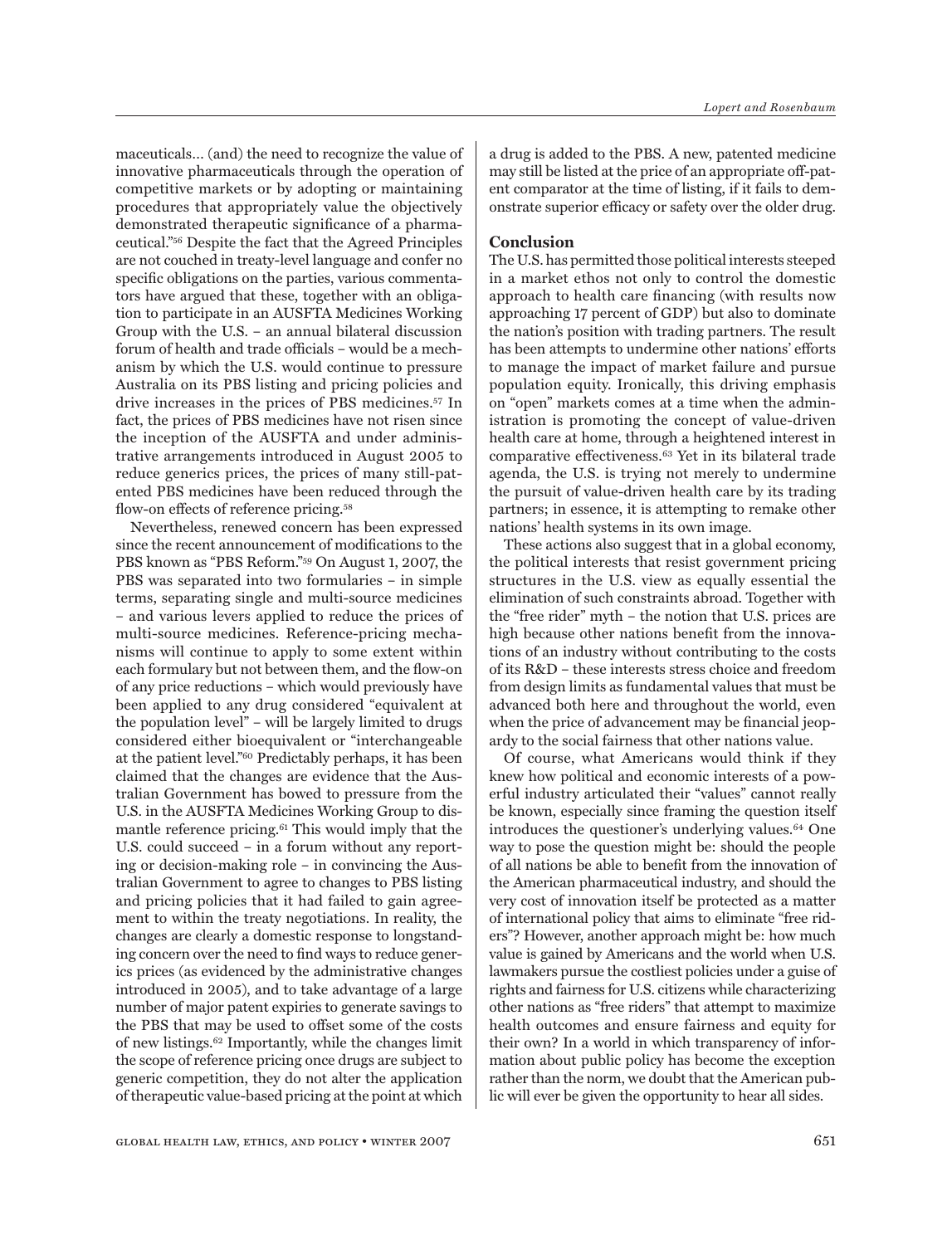**Comparison of Key Elements of the Australian Pharmaceutical Benefits Scheme**<br>(PBS) and Medicare Part D **Comparison of Key Elements of the Australian Pharmaceutical Benefits Scheme (PBS) and Medicare Part D**

|                           | <b>Pharmaceutical Benefits Scheme</b>                                                                                                                                                                                                                | U.S. Medicare Part D Drug Benefit                                                                                                                                                    |
|---------------------------|------------------------------------------------------------------------------------------------------------------------------------------------------------------------------------------------------------------------------------------------------|--------------------------------------------------------------------------------------------------------------------------------------------------------------------------------------|
| Coverage                  | Care Agreement – currently Italy, New Zealand, Ireland,<br>All Australian citizens who are residents, and visitors from countries with which Aus-<br>Finland, Malta, the Netherlands, Sweden, Norway, and the U.K.<br>tralia has a Reciprocal Health | Medicare eligible citizens aged 65 and over, disabled, ESRD<br>patients.                                                                                                             |
| Rationale and<br>emphasis | Equity, timely access, affordability (both to individuals and the community), universality.                                                                                                                                                          | Choice, market-based competition, individual rights.                                                                                                                                 |
| Financing                 | federal income tax revenue and Medicare levy.<br>Single-payer funding through                                                                                                                                                                        | Federal income tax revenue (74.5% of premiums); individual<br>premiums (25.5%).                                                                                                      |
| Structure of program      | reimbursement program providing reimbursement to<br>community pharmacies for costs of dispensing medicines prescribed according to a<br>national formulary, less applicable co-payment paid by the patient.<br>Centralized, uniform national         | Coverage determined by providers (within CMS regulations).<br>ment; multiple private providers; competition-based model<br>Distributed, regional insurance program; voluntary enrol- |
| Structure of benefit      | Stable coverage throughout year; fixed co-payments according to patient income, no<br>variation with cost of drug. Absolute limit on annual out-of-pocket expenditure.                                                                               | Variable coverage through calendar year. Co-payments and<br>co-insurance variable with drug and year-to-date expendi-<br>ture. No cap on annual out-of-pocket expenditure.           |
| Negotiating power         | Drug cannot be listed on the formulary without positive recommendation expert ad-<br>visory committee. Strong negotiating power derives from size of PBS market.                                                                                     | but must cover at least two drugs in each USP drug class, all<br>Limited. Plan may negotiate individually or though a PBM,<br>drugs in protected classes and one drug in each FKDT.  |
| Excluded drugs            | Available on private prescription at cost to patient (cost may be partly offset by<br>optional private health insurance). No individual coverage determinations.                                                                                     | may seek individual coverage determination for non-covered<br>Available on private prescription at cost to patient. Patient<br>drug.                                                 |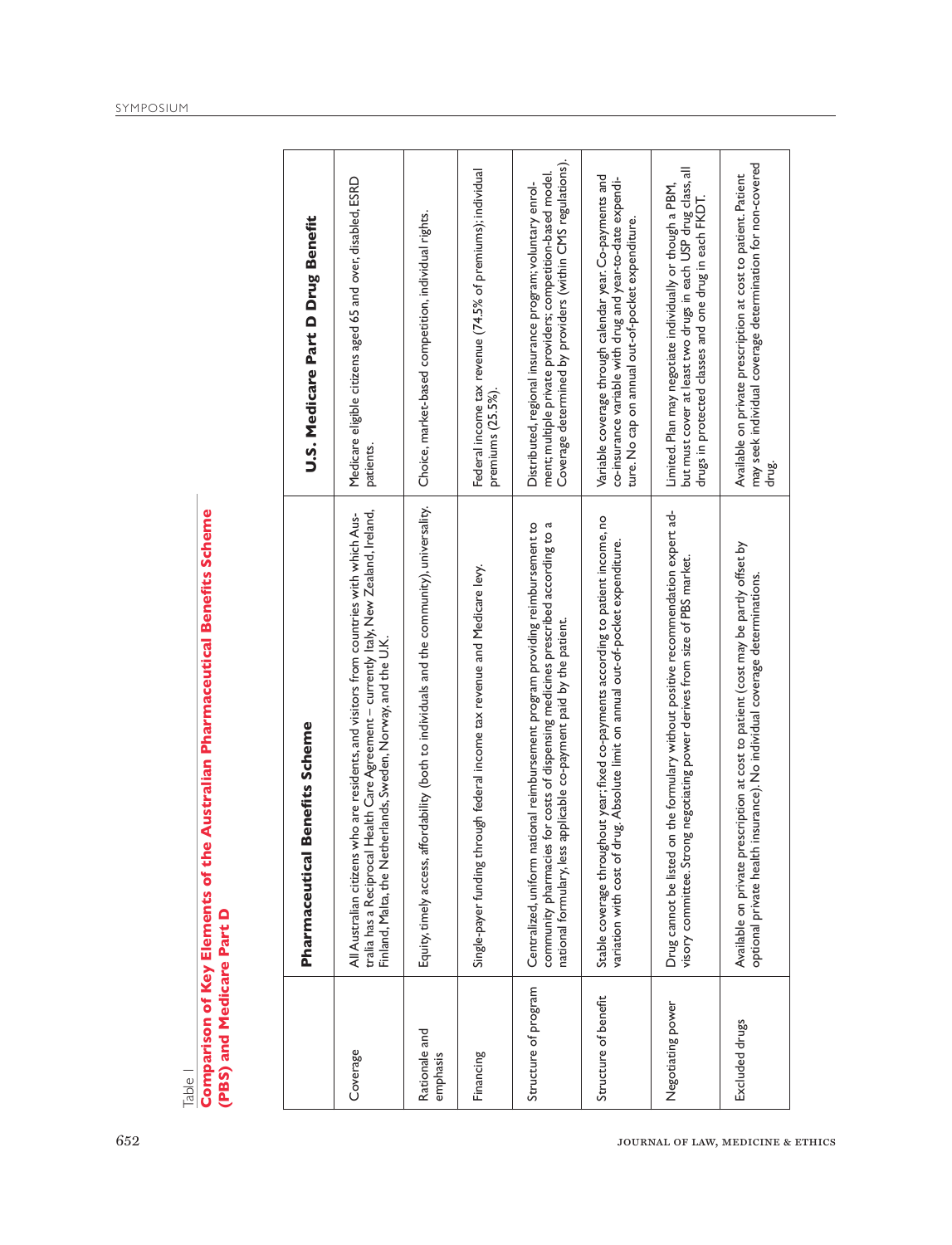| Expert committee recommends listing and conditions of access based on assessment<br>replaced in practice. Decision-making at population level; no mechanism for individual<br>of evidence of comparative effectiveness and cost against therapy most likely to be                                                                                           | formularies and access arrangements; formularies are set at<br>Individual plan providers establish own P&TC to determine<br>plan level. Formularies adherent to USP Model Guidelines                                                                                                                                                                                                                           |
|-------------------------------------------------------------------------------------------------------------------------------------------------------------------------------------------------------------------------------------------------------------------------------------------------------------------------------------------------------------|----------------------------------------------------------------------------------------------------------------------------------------------------------------------------------------------------------------------------------------------------------------------------------------------------------------------------------------------------------------------------------------------------------------|
|                                                                                                                                                                                                                                                                                                                                                             | must be approved by CMS.                                                                                                                                                                                                                                                                                                                                                                                       |
| sions in public domain. Publicly available formulary includes prices, conditions of listing.<br>Procedural rules, guidelines, detailed information about coverage/non-coverage deci-                                                                                                                                                                        | confidential; beyond CMS regulations no rationale for cover-<br>age or utilization management is required. Formularies are<br>Most providers consider the process to be commercially<br>subject to change.                                                                                                                                                                                                     |
| No price control, but cost-effectiveness evaluation indirectly impacts pricing - a more<br>costly drug cannot be listed unless it offers a meaningful increment in clinical benefit.<br>Therapeutic reference pricing used extensively.                                                                                                                     | but capacity to negotiate limited by CMS regulations and USP<br>Price negotiated by individual providers or their PBMs. Tier<br>placement and UM tools are used to influence negotiation,<br>Model Guidelines. Prices significantly higher than Medicaid<br>and VA.                                                                                                                                            |
| No appeal on formulary listing decisions; judicial appeal on process of decision-making<br>overall listing recommendation. No individual coverage determination, no individual<br>listing applications may seek independent review of issues in dispute, but not of the<br>under Administrative Decisions (Judicial Review) Act 1997. Sponsors of formulary | to reduce co-payment or co-insurance amount for on-formu-<br>lary drugs. If denied, may proceed to a 5-level appeal process<br>- re-determination by the drug plan; reconsideration by the<br>independent review entity (IRE); hearing before an adminis-<br>Exception request may be made for off-formulary drugs or<br>trative law judge; Medicare Appeals Council review; and ap-<br>peal to federal court. |
| In 2005-06: \$1023* concessional (low income beneficiaries); \$528* general                                                                                                                                                                                                                                                                                 | \$1,690*** in fiscal year 2006.                                                                                                                                                                                                                                                                                                                                                                                |
|                                                                                                                                                                                                                                                                                                                                                             |                                                                                                                                                                                                                                                                                                                                                                                                                |

*\*Department of Health and Ageing, Canberra, based on exchange rate of USD \$1.00 = AUD 1.20694 on May 1, 2007.*

\*Department of Health and Ageing, Canberra, based on exchange rate of USD \$1.00 = AUD 1.20694 on May 1,2007.<br>\*\* Average benefit per enrollee as reported in 2007 Annual Report of the Boards of Trustees of the Federal Insura *Average benefit per enrollee as reported in 2007 Annual Report of the Boards of Trustees of the Federal Hospital Insurance and Federal Supplementary Medical Insurance Trust Funds. Available at the U.S.Department of Health & Human Services, Centers for Medicare & Medicaid Services Web site <http://www.cms.hhs.gov/ReportsTrustFunds/downloads/*tr2007.pdf>.

*Lopert and Rosenbaum*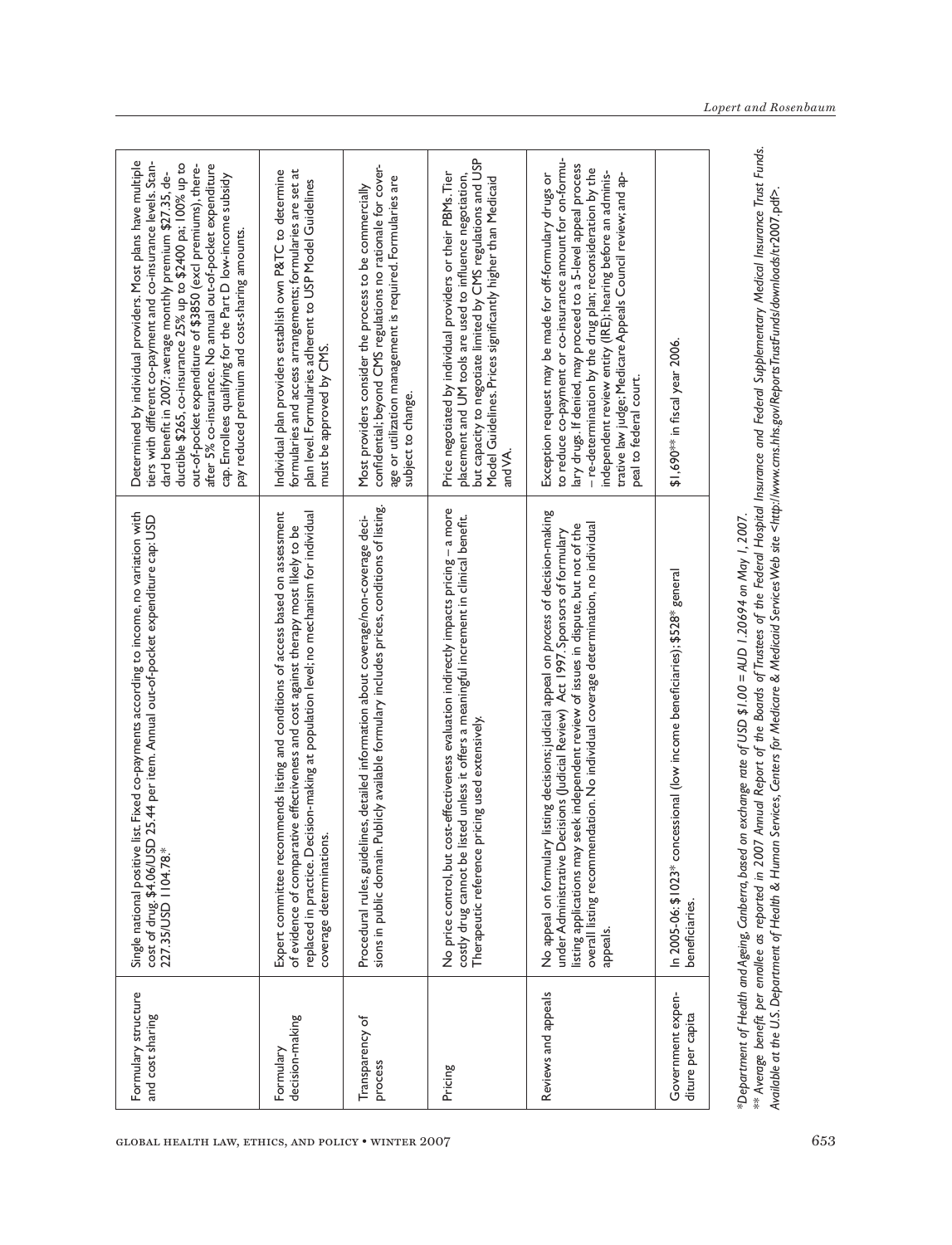#### Acknowledgements

Sara Rosenbaum and Ruth Lopert gratefully acknowledge the support of the Commonwealth Fund. The views presented here are those of the authors and not of the Australian Government nor of the Commonwealth Fund, its directors, officers, or staff.

#### References

- 1. Australian Government, Department of Health and Ageing, *National Medicines Policy,* Commonwealth Department of Health and Ageing, 2000, *available at* <http://www.health.gov. au/internet/wcms/publishing.nsf/Content/nmp-objectives-policy.htm/\$FILE/nmp2000.pdf> (last visited August 24, 2007).
- 2. C. A. Sloan, *History of the Pharmaceutical Benefits Scheme 1947–1992* (Canberra: Australian Government Publishing Service, 1995).
- 3. PBS eligibility is extended to overseas visitors from countries with which Australia has a Reciprocal Health Care Agreement – currently Italy, New Zealand, the Republic of Ireland, Finland, Malta, the Netherlands, Sweden, Norway, and the United Kingdom. See Department of Health and Ageing, "About the PBS," Australian Government Web site, *available at* <http:// www.pbs.gov.au/html/consumer/pbs/about#d2234356e49> (last visited August 24, 2007).
- 4. Where the listing of a drug is expected to add \$10 million or more per annum to the cost of the PBS, it is also considered at Cabinet level.
- 5. D. J. Birkett, A. S. Mitchell, and P. McManus, "A Cost-Effectiveness Approach to Drug Subsidy and Pricing in Australia," *Health Affairs* 20, no. 3 **(**2001): 104-14.
- 6. M. Dickson, J. Hurst, and S. Jacobzone, "Survey of Pharmacoeconomic Assessment Activity in Eleven Countries," *OECD Health Working Papers, No. 4*, 2003, *available at* <http://www. oecd.org/dataoecd/27/25/2955828.pdf> (last visited August 15, 2007).
- 7. *Id.*
- 8. G. R. Wilensky, "Developing a Center for Comparative Effectiveness Information," *Health Affairs* 25, no. 6 (2006): w572–w585; HR 2184 – introduced by Reps. Tom Allen (D-Maine) and Jo Ann Emerson (R-Mo.) – would provide \$3 billion over five years to fund post-marketing comparative effectiveness studies conducted by the Agency for Healthcare Research and Quality. See *Enhanced Health Care Value for All Act of 2007,* HR 2184, 110th Congress, 1st sess., Library of Congress Web site, *available at* <http://thomas.loc.gov/cgi-bin/query/z?c110: h.r.2184:> (last visited August 15, 2007).
- 9. Australian Government, Department of Health and Ageing, "2006 Guidelines for Preparing Submissions to the Pharmaceutical Benefits Advisory Committee," *available at* <http://www.health. gov.au/internet/wcms/publishing.nsf/content/pbac\_guidelines> (last visited August 24, 2007).
- 10. Commonwealth of Australia, *National Health Act*, 1953, §101 (3).
- 11. See Birkett, Mitchell, and McManus, *supra* note 5.
- 12. A drug must have marketing approval before it may be added to the PBS formulary, and may only be subsidized for registered indications.
- 13. Department of Health and Ageing, "About the PBS," Australian Government Web site, *available at* <http://www.health.gov. au/internet/wcms/Publishing.nsf/Content/health-pbs-generalaboutus.htm> (last visited August 15, 2007).
- 14. Productivity Commission 2003, *Evaluation of the Pharmaceutical Industry Investment Program*, Research Report, AusInfo, Canberra, at XV, *available at* <http://www.pc.gov.au/study/ piip/finalreport/piip.pdf> (last visited August 28, 2007).
- 15. International Trade Administration, *Pharmaceutical Price Controls in OECD Countries – Implications for U.S. Consumers, Pricing, Research and Development, and Innovation*, Department of Commerce, December 2004, *available at* <http://www.ita.doc.gov/td/chemicals/drugpricingstudy.pdf> (last visited August 27, 2007).
- 16. The Economist Intelligence Unit, *Benchmarking Study of the Characteristics of the Australian and International Pharmaceuticals Industries*: *Final Report*, September 2005.
- 17. P. M. Danzon and M. F. Furukawa, "Prices and Availability of Biopharmaceuticals: An International Comparison," *Health Affairs* 25, no. 5 (September/October 2006): 1353-62; E. E. Roughead, R. Lopert, and L. N. Sansom, "Prices for Innovative Pharmaceutical Products That Provide Health Gain: A Comparison Between Australia and the United States" *Value in Health* (OnlineEarly Articles).
- 18. D. Blumenthal, "Employer-Sponsored Health Insurance in the United States: Origins and Implications," *New England Journal of Medicine* 355, no. 1 (2006): 82-88.
- 19. T. S. Jost, *Disentitlement? The Threats Facing Our Public Health-Care Programs and a Rights-Based Response* (New York: Oxford University Press, 2003): at chap. 7.
- 20. M. Moon, *Medicare, Now and in the Future* (Washington: Urban Institute Press, 1992).
- 21. *Medicare Prescription Drug, Improvement, and Modernization Act*, Public Law 108-73, 108th Cong., 1st session (2003).
- 22. R. Pear, "Drug Plan Enrolment Opens Amid Confusion," *New York Times*, November 16, 2005, *available at* <http://www. nytimes.com/2005/11/16/national/16medicare.html?ex=1181 707200&en=760f663fed432629&ei=5070> (last visited June 11, 2007; article is password protected).
- 23. In 2007, there are 1,875 PDPs (1,429 in 2006), 3,971 MA-PD plans (3,195 in 2006), and 471 Special Needs Plans (272 in 2006). See J. Hoadley, E. Hargrave, and K. Merrell et al., *Benefit Design and Formularies of Medicare Drug Plans: A Comparison of 2006 and 2007 Offerings*, Kaiser Family Foundation, November 2006, *available at* <http://www.kff.org/medicare/ upload/7589.pdf> (last visited August 15, 2007).
- 24. See Letter from Douglas Holtz-Eakin to Representative William Thomas on H.R. 1 (November 3, 2003), *available at* <http://www.cbo.gov/ftpdoc.cfm?index=4808&type=0> (last visited August 15, 2007).
- 25. G. F. Anderson, D. G. Shea, P. S. Hussey, S. Keyhani, and L. Zephyrin, "Donut Holes and Price Controls," *Health Affairs*, Web Exclusive, W4-W396, July 21, 2004.
- 26. *Id.*
- 27. See Moon, *supra* note 20.
- 28. 42 U.S.C. §1395-w103(d).
- 29. P. Starr, *The Social Transformation of American Medicine* (New York: Basic Books, 1982).
- 30. Kaiser Family Foundation, *State-Level Medicare Part D Plan and Beneficiary Characteristics, Fact Sheet, June 2007*, *available at* <http://www.kff.org/medicare/upload/7426\_03.pdf> (last visited June 11, 2007).
- 31. U.S. Department of Health and Human Services, "Formulary Finder for Prescription Drug Plans," *available at* <http:// formularyfinder.medicare.gov/formularyfinder/selectstate.asp> (last visited August 16, 2007); AARP, "New Medicare Drug Plan Rating Tool," *available at* <http://www.aarp.org/health/ medicare/drug\_coverage/new\_medicare\_drug\_plan\_rating\_ tool.html> (last visited August 24, 2007).
- 32. United States Pharmacopeia Inc., *Medicare Prescription Drug Benefit Model Guidelines*, Version 3, *available at* <http://www. usp.org/pdf/EN/mmg/modelGuidelinesV3.0WithFKDTs.pdf> (last visited August 15, 2007).
- 33. Department of Health and Human Services, Center for Medicare and Medicaid Services, *Medicare Modernization Act 2007 Final Guidelines – Formularies*, *available at* <http://www.cms. hhs.gov/PrescriptionDrugCovContra/Downloads/CY07FormularyGuidance.pdf> (last visited August 15, 2007).
- 34. Kaiser Family Foundation, *Medicare: A Primer*, March 2007, at 2, *available at* <http://www.kff.org/medicare/upload/7615. pdf> (last visited August 15, 2007).
- 35. M. V. Pauly and B. Herring, "Risk Pooling and Regulation: Policy and Reality in Today's Individual Health Insurance Market," *Health Affairs* 26, no. 3 (2007): 770-79.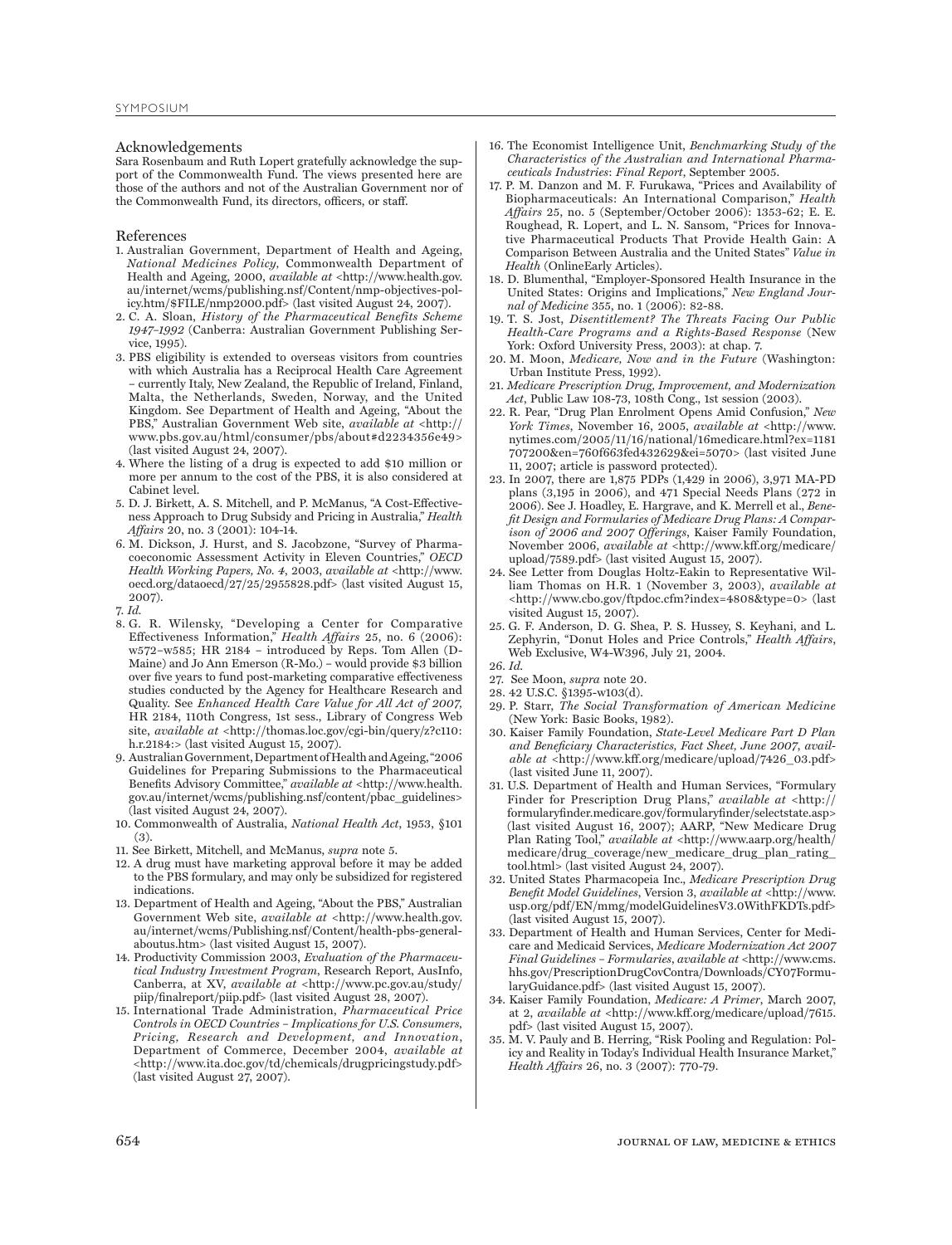- 36. Kaiser Family Foundation, *Prescription Drug Trends Fact Sheet,*  updated May 2007, *available at* <http://www.kff.org/rxdrugs/ upload/3057\_06.pdf> (last visited August 15, 2007).
- 37. B. Schwartz, *The Paradox of Choice: Why More Is Less* (New York: Harper Collins, 2004); Y. Hanoch and T. Rice, "Can Limiting Choice Increase Social Welfare? The Elderly and Health Insurance," *Milbank Quarterly* 84, no. 1 (2006): 37–73.
- 38. S. Rosenbaum, "Mothers and Children Last: The Oregon Medicaid Experiment," *American Journal of Law and Medicine* 18, nos. 1 and 2 (1992): 97-126.
- 39. R. Rosenblatt, S. Law, and S. Rosenbaum, "Law and the American Health Care System" (Foundation Press, 1997, 2001-02 Supplement); Disentitlement, op. cit; Jost*, supra* note 19.
- 40. *Id.* (Rosenblatt et al.), at chap. 2.
- 41. 42 C.F.R. §432.578.
- 42. 42 CFR §423.578(a).
- 43. 42 U.S.C. §1395y(a)(1).
- 44. 42 C.F.R. §432.578(a)(3) and (b).
- 45. V. Gottlich, *Beneficiary Challenges in Using the Medicare Part D Appeals Process to Obtain Medically Necessary Drugs*, Kaiser Family Foundation, September 2006, *available at* <http:// www.kff.org/medicare/upload/7557.pdf> (last visited August 15, 2007).
- 46. For a summary and analysis of the Medicare appeals process for drug coverage denials, see the National Senior Citizens Law Center, *Medicare Part D Materials for Advocates Summary of CMS Prescription Drug Benefit Manual Chapter 18 – Part D Enrollee Grievances, Coverage Determinations and Appeals, available at* <http://www.nsclc.org/areas/medicare-part-d/ area\_folder.2006-09-28.4596471630/area\_folder.2006-10- 31.2079546039/article.2006-10-11.9623443214/at\_download/ attachment> (last visited August 27, 2007).
- 47. United States Trade Representative, *2004 National Trade Estimate Report on Foreign Trade Barriers*, at 11, *available at* <http://www.ustr.gov/assets/Document\_Library/Reports\_ Publications/2004/2004\_National\_Trade\_Estimate/2004\_ NTE\_Report/asset\_upload\_file231\_4191.pdf> (last visited August 15, 2007).
- 48. Republican Policy Committee, *Pharmaceutical Price Controls Abroad: An Unfair Trade Policy*, November 2003, *available at* <http://rpc.senate.gov/\_files/hc110603.pdf> (last visited August 15, 2007); International Trade Administration, *Pharmaceutical Price Controls in OECD Countries: Implications for U.S. Consumers, Pricing, Research and Development, and Innovation*, U.S. Department of Commerce, 2004, *available at* <http://www.ita.doc.gov/td/chemicals/DrugPricingStudy.pdf> (last visited August 15, 2007).
- 49. World Trade Organization, "Declaration on the TRIPS Agreement and Public Health," *available at* <http://www. wto.org/English/thewto\_e/minist\_e/min01\_e/mindecl\_trips\_ e.htm> (last visited August 16, 2007).
- 50. The TRIPs-plus IP provisions include the following: narrower grounds for compulsory licensing; expanded scope of patentability; mandatory patent term restoration; minimum and extended terms of data protection and exclusivity (TRIPs does not specify a minimum term); and linkage and notification provisions for generic market entry.
- 51. *Trade Promotion Authority Act*, Public Law No. 107-210 (2002).
- 52. The text of this agreement does not appear to be available publicly but is referred to in the *USTR 2002 National Trade Estimate Report on Foreign Trade Barriers*, at 279, *available at* <http://www.ustr.gov/assets/Document\_Library/Reports\_ Publications/2002/2002\_NTE\_Report/asset\_upload\_ file729\_6416.pdf> (last visited August 16, 2007).
- 53. Department of Foreign Affairs and Trade, "Australia-U.S. Free Trade Agreement. Annex 2C to Chapter 2: National Treatment and Market Access for Goods," *available at* <http://www.dfat. gov.au/trade/negotiations/us\_fta/final-text/chapter\_2.html> (last visited August 24, 2007). While the obligations of the Annex apply to both parties to the Agreement, the text effectively "carves out" most U.S. programs, including VA,

DOD, and Medicaid. However, Medicare Part B is captured, and while the Office of the U.S. Trade Representative has stated that the obligations of the text do not extend to Medicare Part D (which did not yet exist at the time of the negotiation), its exclusion is certainly arguable.

- 54. The text confers an obligation to provide an opportunity for an independent review where the PBAC has declined to recommend the listing of a drug on the PBS. Following the implementation of the independent review in accordance with the obligations of the text, the Australian Government subsequently extended the opportunity for independent review to unsuccessful applications for the listing of new indications of already listed drugs.
- 55. Minister for Health and Ageing, *Statement on the Imple mentation of Australia's AUSFTA Commitments*, Media Release ABB008/05, February 4, 2005, *available at* <http://www. independentreviewpbs.gov.au/internet/independentreview pbs/publishing.nsf/Content/1BF60EEB66DB9E67CA2571 B500837199/\$File/Statement\_on\_the\_Implementation\_of Australias\_AUSFTA\_Commitments-February\_2005.pdf> (last visited August 24, 2007). An independent review may also be sought where an application for the listing of a new indication is rejected. See Independent Review, Australian Government Web site, *available at* <http://www.independentreviewpbs.gov. au> (last visited August 15, 2007). To date only one independent review has been sought and completed – for teriparatide (Forteo®), a drug for osteoporosis. The PBAC subsequently reaffirmed its original recommendation to reject the listing. See the public summary document for teraparatide, *available at* <http://www.health.gov.au/internet/wcms/publishing.nsf/ content/pbac-psd-teriparatide-nov06> (last visited August 15, 2007).
- 56. See *supra* note 53.
- 57. Doctors Reform Society, *Doctors Warn FTA Could Cause PBS Cost Increase*, Media Release, March 10, 2004, *available at* <http://www.drs.org.au/media/2004/media100304.htm> (last visited July 24, 2007; media release is password protected); P. Drahos, T. A. Faunce, M. Goddard, and D. A. Henry, *The FTA and the PBS: A Submission to the Senate Select Committee on the U.S. Australia Free Trade Agreement*, *available at* <http://www. aph.gov.au/senate/committee/freetrade\_ctte/submissions/ sub159.pdf> (last visited August 15, 2007); K. Harvey, "Pharmaceutical Benefits and Free Trade: Trouble Ahead for Subsidised Medicines in Australia?" *available at* <http://www. australianreview.net/digest/2004/03/harvey.html> (last visited August 24, 2007).
- 58. Minister for Health and Ageing, *12.5 Per Cent Price Cut for Generic Drugs*, Media Release ABB028/05, March 29, 2005, *available at* <http://www.health.gov.au/internet/ministers/ publishing.nsf/Content/D9E0B66D4630270ECA25700 C0002D814/\$File/abb028.pdf> (last visited August 24, 2007).
- 59. Minister for Health and Ageing, *PBS Reform*, Media Release Abb152/06, November 16, 2006, *available at* <http://www. health.gov.au/internet/ministers/publishing.nsf/Content/ 01E0717C1E86B7CACA2572270081C67A/\$File/abb152.pdf> (last visited August 24, 2007).
- 60. Department of Health and Ageing, *Fact Sheet: Pharmaceutical Benefits Scheme (PBS) Reform,* Australian Government Web site, *available at* <http://www.health. gov.au/internet/wcms/publishing.nsf/Content/24693658 DD49E286CA2572750081DB74/\$File/PBS%20Reform %202Feb07.pdf> (last visited August 15, 2007).
- 61. K. J. Harvey, A. H. Harris, and L. Bulfone, "The National Health Amendment (Pharmaceutical Benefits Scheme) Bill 2007: Reform or Fracture?" *Medical Journal of Australia*, Rapid Online Publication, June 13, 2007, *available at*  <http://www.mja.com.au/public/issues/187\_04\_200807/ har10641\_fm.html> (last visited August 15, 2007); A. Searles, S. Jefferys, E. Doran, and D. A. Henry, "Reference Pricing, Generic Drugs and Proposed Changes to the Pharmaceutical Benefits Scheme," *Medical Journal of Australia*, Rapid Online